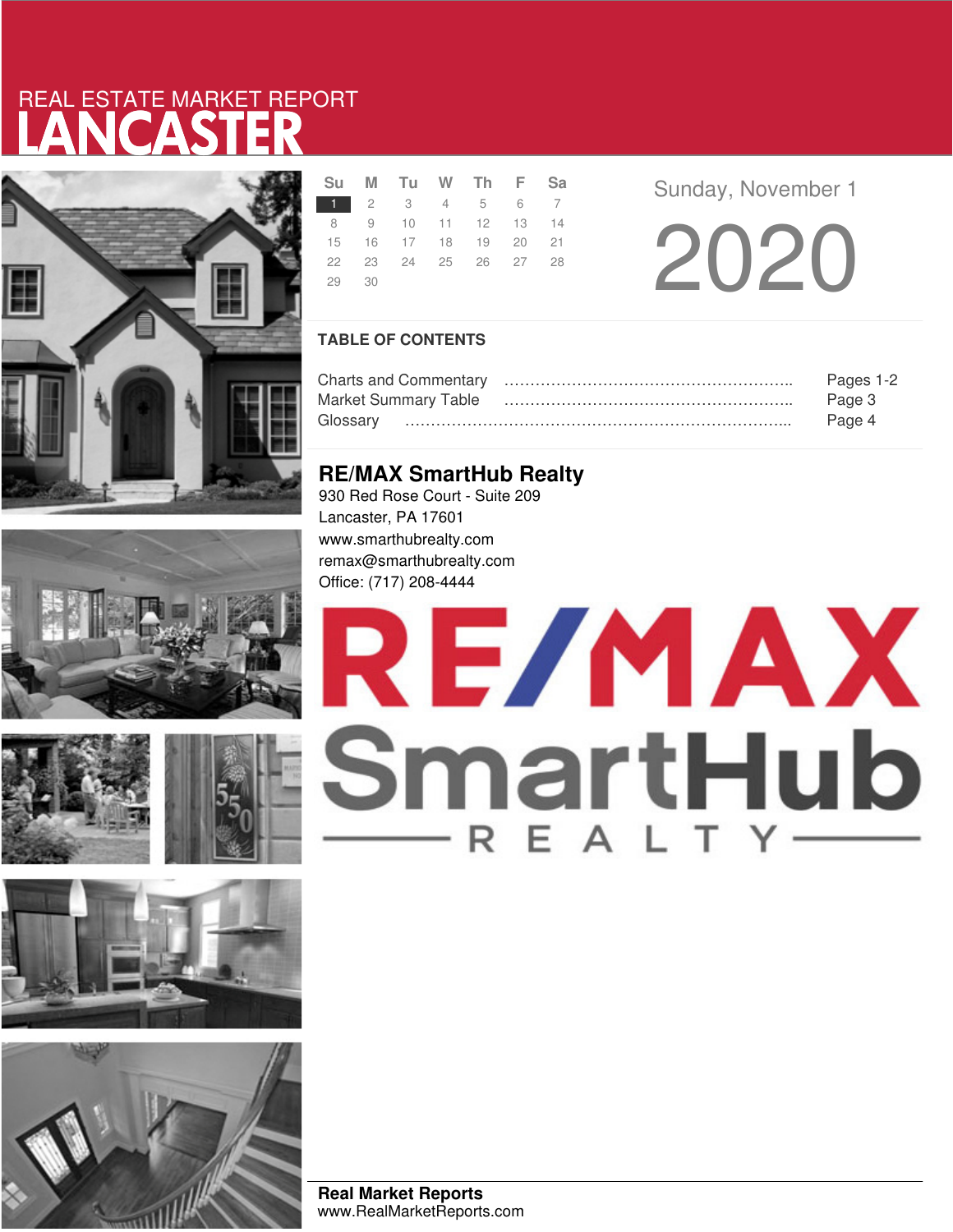

Sunday, November 1, 2020

at the real estate market. Currently there are 940 sales pending in the market overall, leaving 613 listings still for sale. The resulting pending ratio is 60.5% (940 divided by 1,553). So you might be asking yourself, that's great... but what exactly does it mean? I'm glad you asked! *Let's take a look*

The pending ratio indicates the supply & demand of the market. Specifically, a high ratio means that listings are in demand and quickly going to contract. Alternatively, a low ratio means there are not enough qualified buyers for the existing supply.

**"Current inventory is described as very active."**

Office: (717) 208-4444 RE/MAX SmartHub Realty remax@smarthubrealty.com

Taking a closer look, we notice that the \$200K - \$250K price range has a relatively large number of contracts pending sale.

We also notice that the \$200K - \$250K price range has a relatively large inventory of properties for sale at 84 listings. The average list price (or asking price) for all properties in this market is \$385,568.





A total of 3117 contracts have closed in the last 6 months with an average sold price of \$264,501. Breaking it down, we notice that the \$200K - \$250K price range contains the highest number of sold listings.

Alternatively, a total of 679 listings have failed to sell in that same period of time. Listings may fail to sell for many reasons such as being priced too high, having been inadequately marketed, the property was in poor condition, or perhaps the owner had second thoughts about selling at this particular time. The \$200K - \$250K price range has the highest number of off-market listings at 103 properties.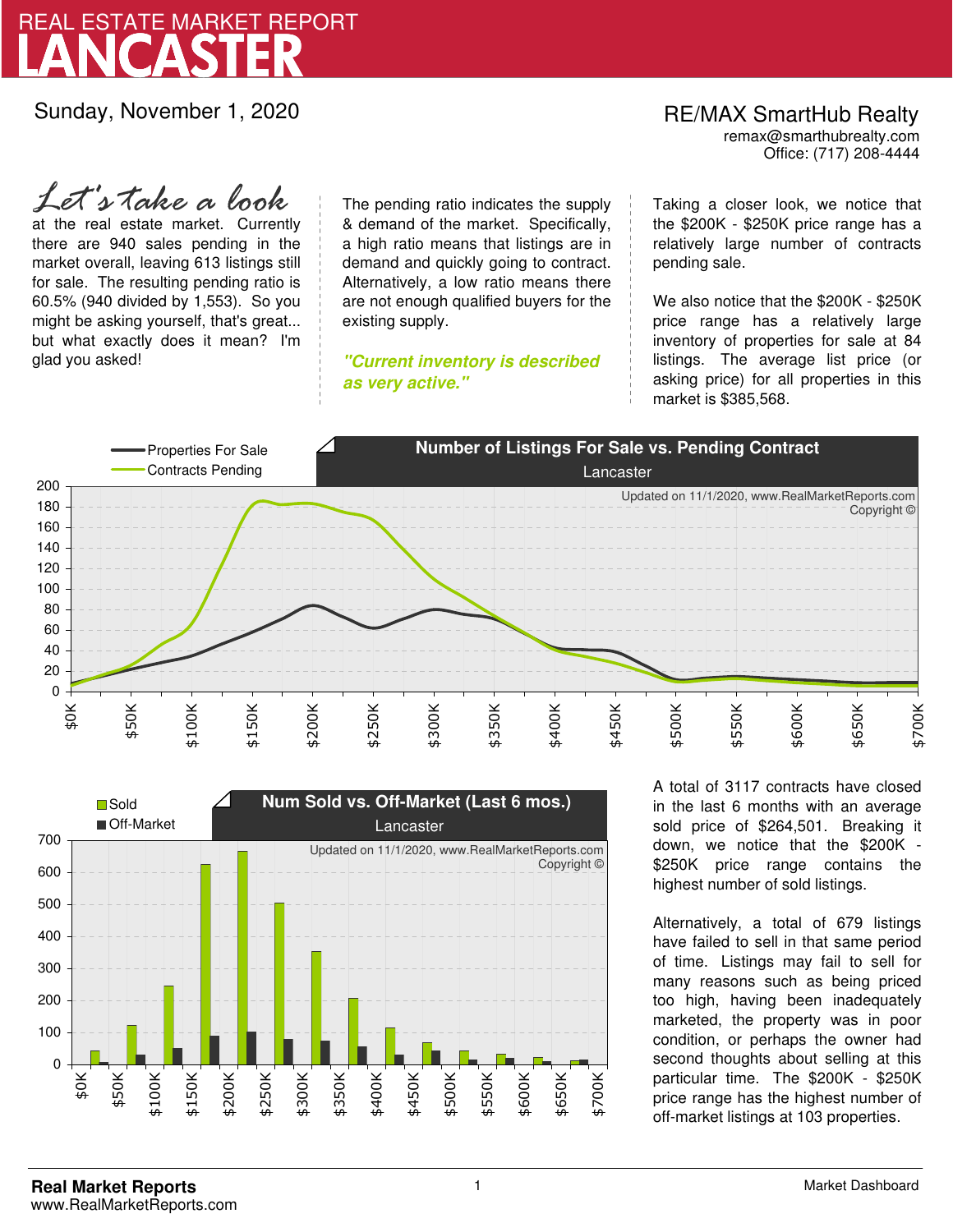# LANCASTER REAL ESTATE MARKET REPORT

Sunday, November 1, 2020

## RE/MAX SmartHub Realty remax@smarthubrealty.com

Office: (717) 208-4444

Looking at the chart to the right, you might be wondering why average days on market (DOM) is important. This is a useful measurement because it can help us to determine whether we are in a buyer's market (indicated by high DOM), or a seller's market (indicated by low DOM). Active listings (properties for sale) have been on the market for an average of 142 days.

Analysis of sold properties for the last six months reveals an average sold price of \$264,501 and 32 days on market. Notice that properties in the \$150K - \$200K price range have sold quickest over the last six months.

The recent history of sales can be seen in the two charts below. The average sold price for the last 30 days was \$268,943 with an average DOM of 28 days.

Since the recent DOM is less than the average DOM for the last 6 months, it is a positive indicator for demand. It is always important to realize that real estate markets can fluctuate due to many factors, including shifting interest rates, the economy, or seasonal changes.



## **"The average list-to-sales ratio for this area is 100.0%."**

Ratios are simple ways to express the difference between two values such as list price and sold price. In our case, we typically use the list-to-sale ratio to determine the percentage of the final list price that the buyer ultimately paid. It is a very common method to help buyers decide how much to offer on a property.

Analysis of the absorption rate indicates an inventory of 1.2 months based on the last 6 months of sales. This estimate is often used to determine how long it would take to sell off the current inventory of properties if all conditions remained the same. It is significant to mention that this estimate does not take into consideration any additional properties that will come onto the market in the future.



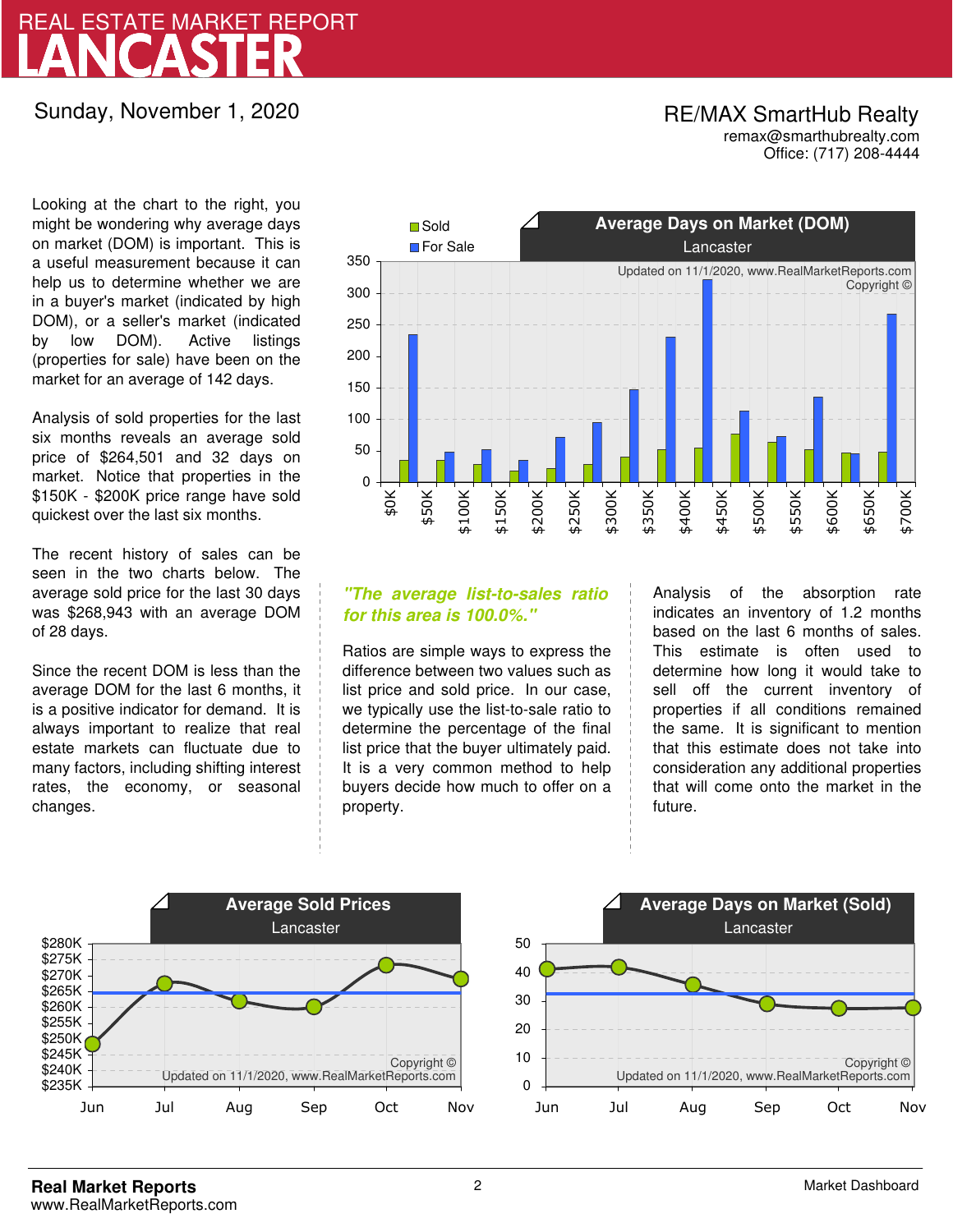# LANCASTER REAL ESTATE MARKET REPORT

Sunday, November 1, 2020

# RE/MAX SmartHub Realty

Office: (717) 208-4444 remax@smarthubrealty.com

|                                    |                    | <b>Contracts Pending [2]</b> |            |                   | Off-Market in the Last 6 Months [3] |         |                               |              |            | <b>Absorption Rate</b> |                   |                   |              |      |
|------------------------------------|--------------------|------------------------------|------------|-------------------|-------------------------------------|---------|-------------------------------|--------------|------------|------------------------|-------------------|-------------------|--------------|------|
|                                    |                    | For Sale <sup>[1]</sup>      |            |                   |                                     |         | Sold in the Last 6 Months [4] |              |            |                        |                   |                   |              |      |
|                                    | <b>Price Range</b> | Total                        | Avg        | Avg               | Total                               | Pending | <b>Total</b>                  | <b>Total</b> | Avg        | Avg Orig               | Avg               | Avg               | List to      | Mos. |
| Min.                               | Max.               | <b>Num</b>                   | <b>DOM</b> | <b>List Price</b> | <b>Num</b>                          | Ratio   | <b>Num</b>                    | <b>Num</b>   | <b>DOM</b> | <b>List Price</b>      | <b>List Price</b> | <b>Sold Price</b> | <b>Sales</b> |      |
| \$0                                | \$49,999           | 8                            | 235        | \$35,663          | 6                                   | 42.9%   | $\overline{7}$                | 44           | 36         | \$47,399               | \$37,785          | \$30,141          | 79.8%        | 1.1  |
| \$50,000                           | \$99,999           | 22                           | 48         | \$75,123          | 26                                  | 54.2%   | 30                            | 124          | 36         | \$80,554               | \$78,731          | \$73,355          | 93.2%        | 1.1  |
| \$100,000                          | \$149,999          | 35                           | 52         | \$129,008         | 66                                  | 65.3%   | 52                            | 246          | 29         | \$134,504              | \$132,033         | \$129,327         | 98.0%        | 0.9  |
| \$150,000                          | \$199,999          | 58                           | 35         | \$176,736         | 181                                 | 75.7%   | 91                            | 626          | 18         | \$174,959              | \$175,272         | \$174,154         | 99.4%        | 0.6  |
| \$200,000                          | \$249,999          | 84                           | 72         | \$228,356         | 183                                 | 68.5%   | 103                           | 666          | 22         | \$225,965              | \$226,810         | \$225,982         | 99.6%        | 0.8  |
| \$250,000                          | \$299,999          | 62                           | 95         | \$277,684         | 167                                 | 72.9%   | 81                            | 505          | 29         | \$272,062              | \$273,552         | \$272,457         | 99.6%        | 0.7  |
| \$300,000                          | \$349,999          | 80                           | 148        | \$328,357         | 110                                 | 57.9%   | 75                            | 354          | 40         | \$320,202              | \$322,998         | \$322,360         | 99.8%        | 1.4  |
| \$350,000                          | \$399,999          | 71                           | 230        | \$377,856         | 74                                  | 51.0%   | 56                            | 208          | 51         | \$372,154              | \$371,897         | \$371,190         | 99.8%        | 2.0  |
| \$400,000                          | \$449,999          | 43                           | 321        | \$426,089         | 41                                  | 48.8%   | 30                            | 115          | 55         | \$425,850              | \$425,000         | \$421,734         | 99.2%        | 2.2  |
| \$450,000                          | \$499,999          | 39                           | 113        | \$476,120         | 28                                  | 41.8%   | 43                            | 69           | 77         | \$471,401              | \$473,112         | \$471,526         | 99.7%        | 3.4  |
| \$500,000                          | \$549,999          | 12                           | 72         | \$530,817         | 10                                  | 45.5%   | 16                            | 45           | 64         | \$534,830              | \$533,222         | \$522,500         | 98.0%        | 1.6  |
| \$550,000                          | \$599,999          | 15                           | 135        | \$578,487         | 13                                  | 46.4%   | 20                            | 34           | 52         | \$598,839              | \$592,068         | \$575,365         | 97.2%        | 2.6  |
| \$600,000                          | \$649,999          | 12                           | 45         | \$632,199         | 9                                   | 42.9%   | 10                            | 22           | 47         | \$622,013              | \$623,617         | \$623,281         | 99.9%        | 3.3  |
| \$650,000                          | \$699,999          | 9                            | 267        | \$681,299         | 6                                   | 40.0%   | 15                            | 14           | 49         | \$685,291              | \$685,648         | \$673,326         | 98.2%        | 3.9  |
| \$700,000                          | $\ddot{}$          | 63                           | 257        | \$1,023,795       | 20                                  | 24.1%   | 50                            | 45           | 103        | \$923,390              | \$909,401         | \$1,033,885       | 113.7%       | 8.4  |
| <b>Market Summary &gt;&gt;&gt;</b> |                    | 613                          | 142        | \$385,568         | 940                                 | 60.5%   | 679                           | 3,117        | 32         | \$264,385              | \$264,488         | \$264,501         | 100.0%       | 1.2  |

Status = [1] ACT; [2] PND; [3] WTH, EXP, CNL; [4] CLS

CountyOrParish = Lancaster

PropertyType = Residential

1

Date Range = 05/03/2020 to 11/01/2020 **Data believed to be accurate but not guaranteed.**